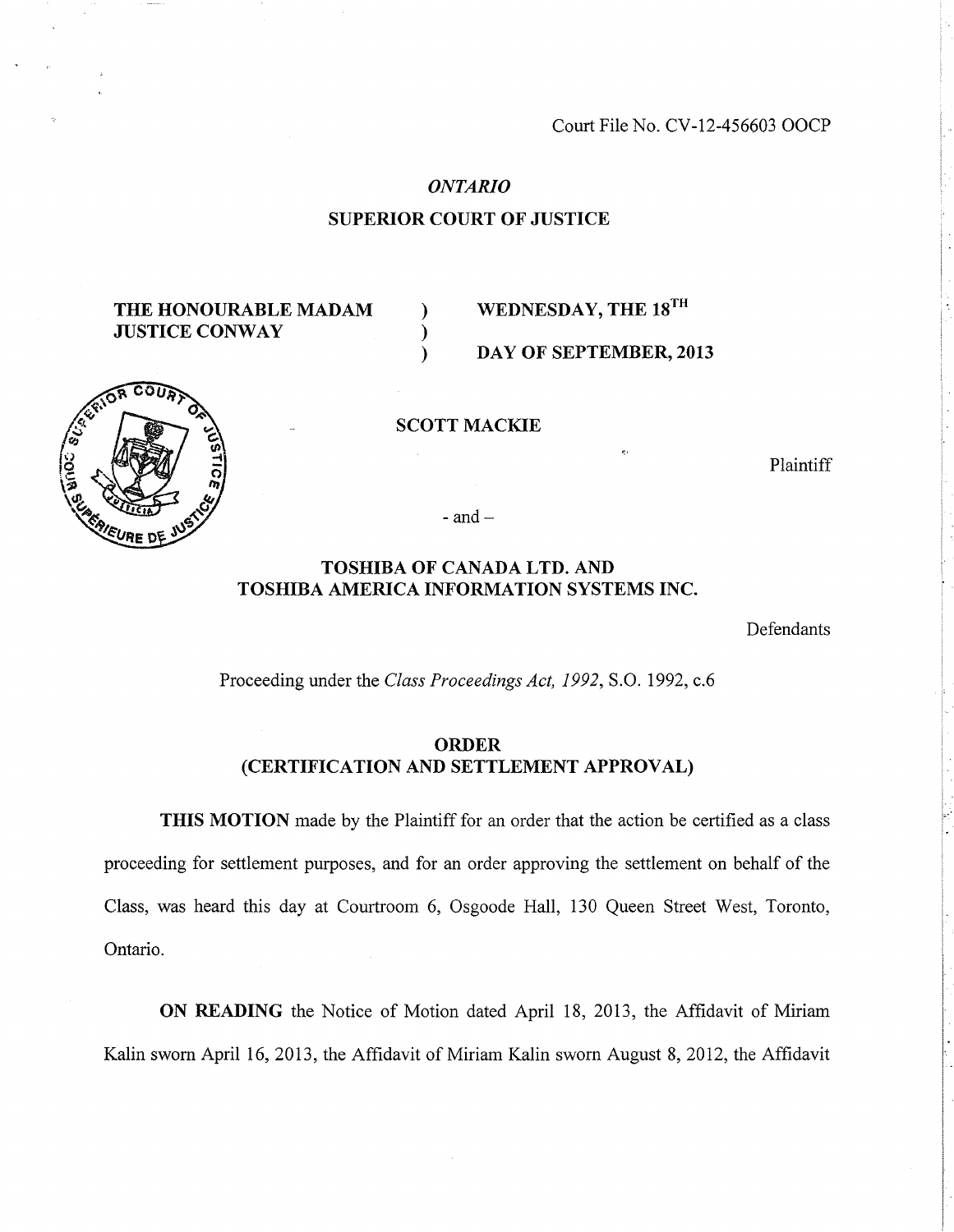of Andrea Grass sworn September 4, 2013 and the Affidavit of Scott Mackie sworn April 15, 2013, and on hearing the submissions of the lawyers for all parties,

- 1. **THIS COURT ORDERS** that the within action be certified as a class proceeding for settlement purposes pursuant to the *Class Proceedings Act, 1992,* S.O. 1992, c.6.
- 2. **THIS COURT ORDERS** the class ("Class") be defined as:

All persons resident in Canada who purchased a 2004 or 2005 model year Toshiba Digital Light Projection (DLP) television but excluding all natural persons residing in the Province of Quebec and all legal persons residing in the Province of Quebec having fewer than 50 employees.

3. **THIS COURT ORDERS** that the within proceeding be certified on the basis of the following common issues:

- (a) Are the lamps in the 2004 and 2005 model year Toshiba DLP TVs defective?
- (b) Did Toshiba make any misrepresentation, false promise and/or omit any material fact regarding the life span of the lamps in the 2004 and 2005 model year Toshiba DLP TVs?
- (c) Did Toshiba know or should Toshiba have known that the lamps in the 2004 and 2005 model year Toshiba DLP TVs were defective?
- (d) Did Toshiba know or should Toshiba have known of the reduced life span of the lamps in the 2004 and 2005 model year Toshiba DLP TVs?
- (e) Did Toshiba fail to adequately disclose to Class Members that the lamps in the 2004 and 2005 model year Toshiba DLP TVs were defective and/or did not last as long as was represented?
- 4. **THIS COURT ORDERS** that Scott Mackie be appointed as the representative plaintiff

for the Class.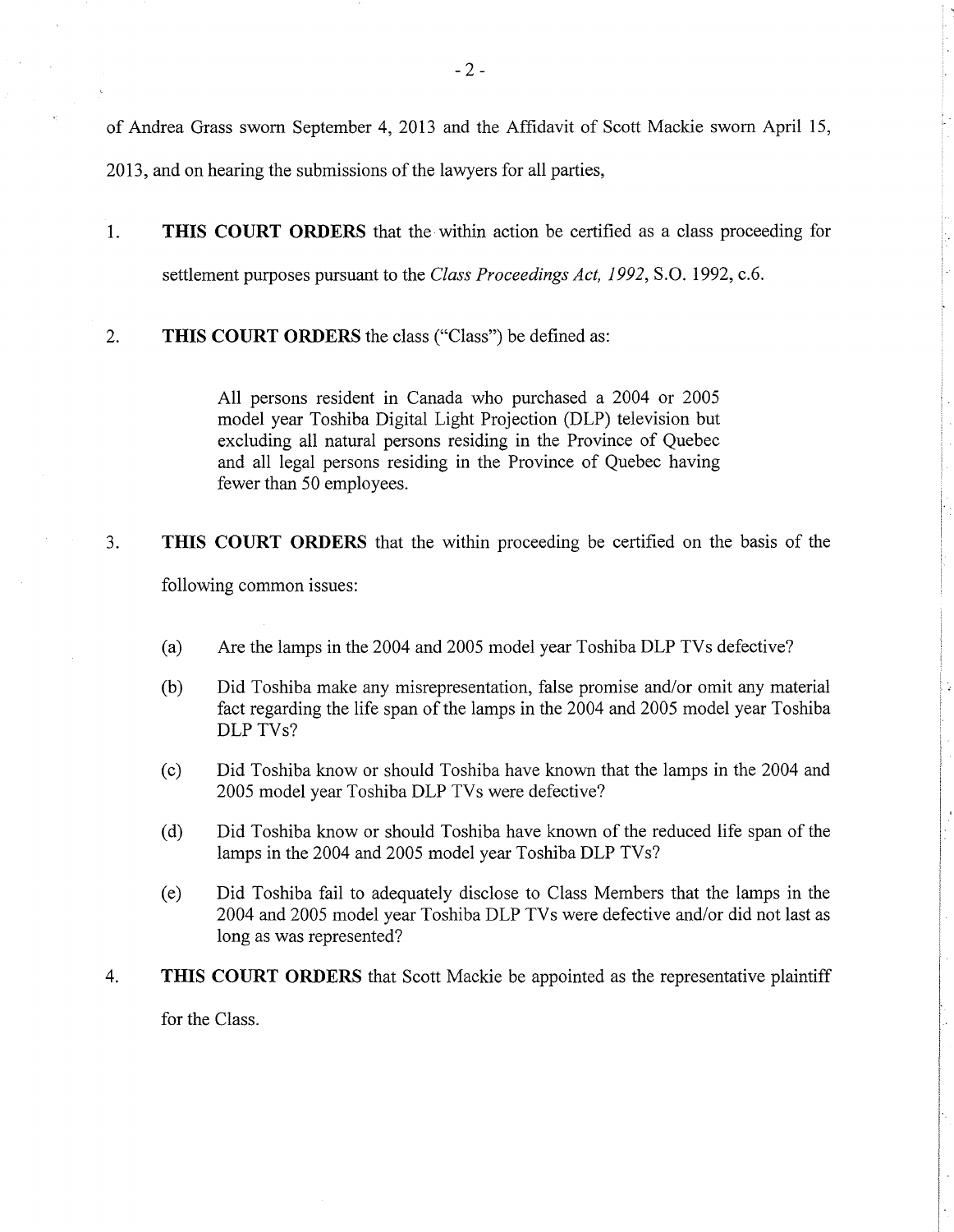- 5. **THIS COURT ORDERS** that the settlement agreement dated September 6, 2012, as amended on September 10, 2013 (the "Settlement Agreement"), is fair, reasonable and in the best interests of the Class Members.
- 6. **THIS COURT ORDERS** that the Settlement Agreement be approved pursuant to Section 29 of the *Class Proceedings Act, 1992* and implemented in accordance with its terms.
- 7. **THIS COURT ORDERS** that Garden City Group be appointed as the Claims Administrator and orders that the Claims Administrator shall execute the obligations as set out in the Settlement Agreement.
- 8. **THIS COURT ORDERS** the Defendants to deliver to the Plaintiff through Class Counsel, by September 25, 2013, an affidavit listing to the best of the Defendants' knowledge, information and belief, the name, last known address and telephone number for each member of the Class known to the Defendants.
- 9. **THIS COURT ORDERS** that notice of certification and of approval of the settlement of the class proceeding in the form attached hereto as Exhibit "A" shall be, on or before October 9, 2013, disseminated to Class Members in accordance with Section 6.2 of the Settlement Agreement and sent, by mail, to the Class Members known to the Defendants pursuant to the affidavit referred to in paragraph 8 of this Order.
- 10. **THIS COURT ORDERS** that the Defendants shall be responsible for all costs associated with publishing and mailing the notice of certification and settlement approval.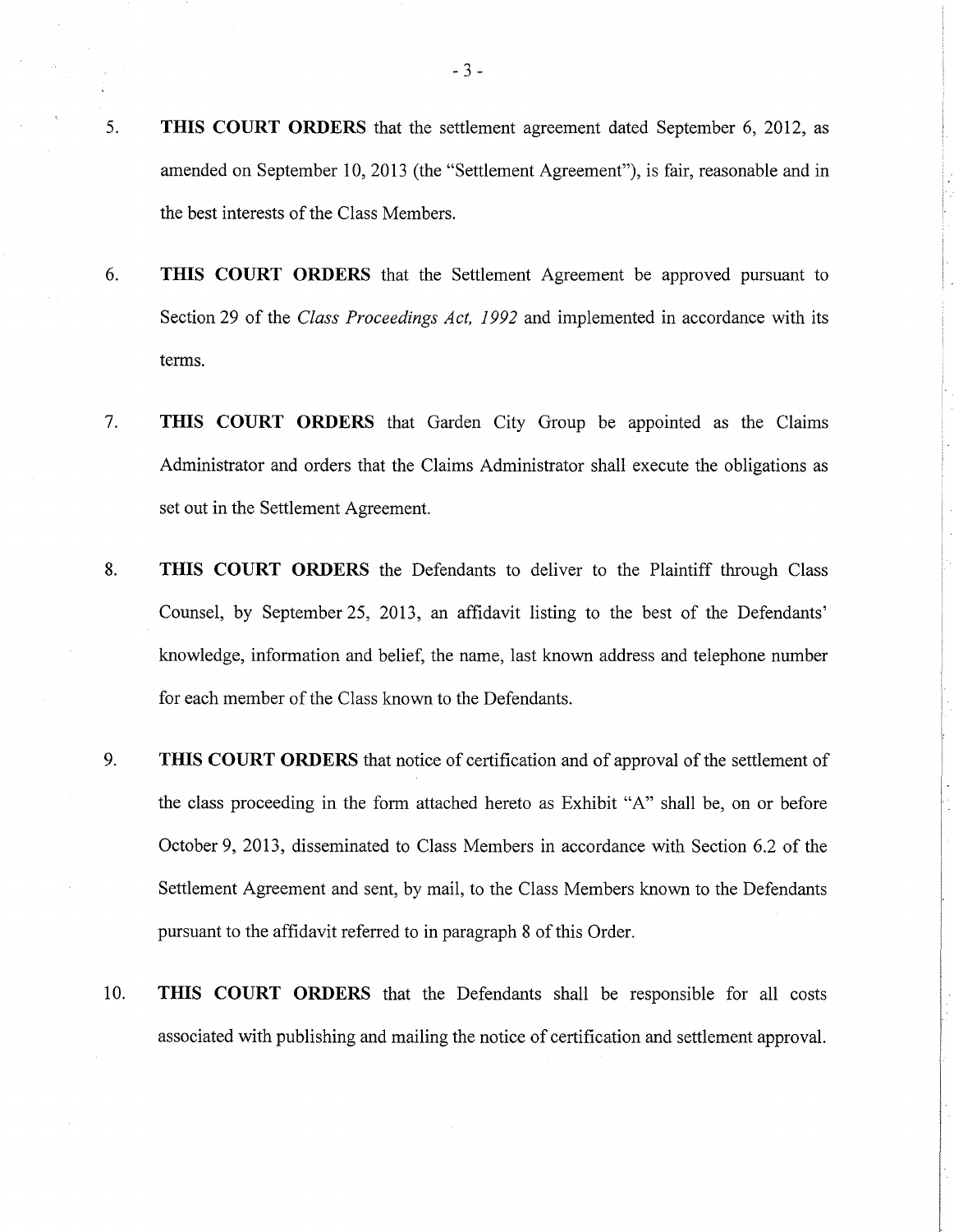- 11. **THIS COURT ORDERS** that the deadline for Class Members to opt out of the Settlement shall be November 11, 2013, and that after that date Class Members who have not timely and properly opted out shall be bound by the Settlement Agreement.
- 12. **THIS COURT ORDERS** that the Class Members who elect to opt out of the class proceeding must do so by filing an opt-out form in the form attached as Schedule 4 to the Settlement Agreement.
- 13. **THIS COURT ORDERS** that the deadline for Class Members to file a claim under the Settlement Agreement shall be January 10, 2014, and that to submit a valid claim Class Members must fill out the claim form attached as Schedule 3 to the Settlement Agreement.
- 14. **THIS COURT ORDERS** that the Defendants shall pay to Class Counsel Fees and disbursements in the amount of \$79,500.00 plus applicable taxes.
- 15. **THIS COURT ORDERS** that the parties and the Claims Administrator report to the Court on the administration and execution of the settlement when the latter is completed.
- 16. **THIS COURT ORDERS** that this proceeding shall be dismissed without costs and with prejudice.

**E CONWAY** THE HO

ENTERED AT /INSCRIT A TORONTO ON /BOOK NO: LE / DANS LE REGISTRE NO.:

SEP 1 B Z013

AS DOOUMENT NO.: À TITRE DE DOCUMENT NO.:  $\sim$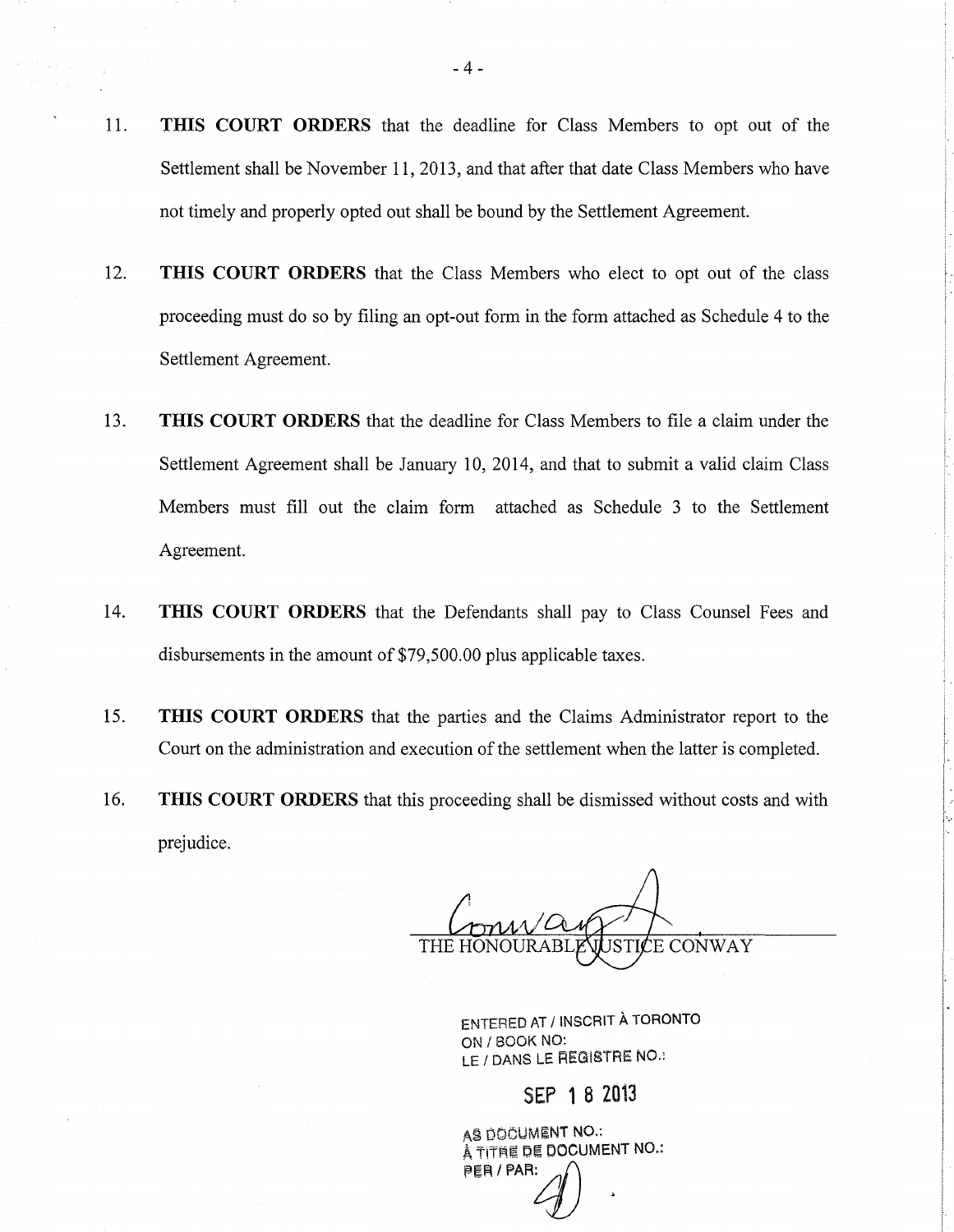# **Exhibit "A"**

# **Schedule 2**

# **Notice of Settlement Approval**

# **IF YOU PURCHASED A TOSHIBA DLP TELEVISION, YOU MAY BE ELIGIBLE TO RECEIVE BENEFITS FROM A CLASS ACTION SETTLEMENT**

Please read this notice carefully as it may affect your rights.

#### **WHO IS INCLUDED?**

All Canadian residents who purchased a 2004 or 2005 model year Toshiba Digital Light Projection ("DLP") television.

#### **WHAT IS THIS CASE ABOUT?**

This lawsuit claims that Toshiba knowingly misrepresented the life span of bulbs and lamps contained in the lamp assembly component in 2004 and 2005 DLP television models breaching expressed and implied warranties to purchasers and in contravention of various provincial consumer protection legislation. Toshiba denies any wrongdoing in connection with the sale, distribution or marketing of DLP televisions. The Court did not decide which side was right. Instead, the parties have decided to settle.

# **WHAT BENEFITS DOES THE SETTLEMENT PROVIDE?**

Class Members will receive a warranty extension from 6 to 12 months for all replacement bulbs purchased after October 9, 2013. They are also eligible to submit a claim for a cash refund for certain past purchases of replacement bulbs. Eligibility will be determined based on the following: (1) For all 2004 models and certain 2005 models that do not fall within a range of serial numbers (listed on the settlement website at **www.CanadianDLPsettlement.com)**  covered by a prior Toshiba Remediation Program, persons who experienced a single bulb failure between 12 and 18 months from the date of television purchase; (2) for all such 2004 and 2005 models, persons who experienced two or more bulb failures between 12 and 24 months from date of television purchase; or (3) for owners of certain 2005 models that fall within a range of serial numbers (listed on the settlement website at **www.CanadianDLPsettlement.com)**  covered by the Remediation Program, who purchased one or more replacement bulbs between 12 and 24 months from the date of television purchase.

Toshiba is also agreeing to separately pay legal fees, an award to the Quebec Representative Plaintiff and the costs of settlement administration. A full copy of the Settlement Agreement and a list of all eligible DLP models may be obtained on the settlement website at **www.CanadianDLPsettlement.com.** 

#### **HOW DO YOU ASK FOR A PAYMENT?**

· To get money, eligible Class Members must submit a Claim Form by mail postmarked no later than **January 10, 2014.** The Claim Form is available on the settlement website at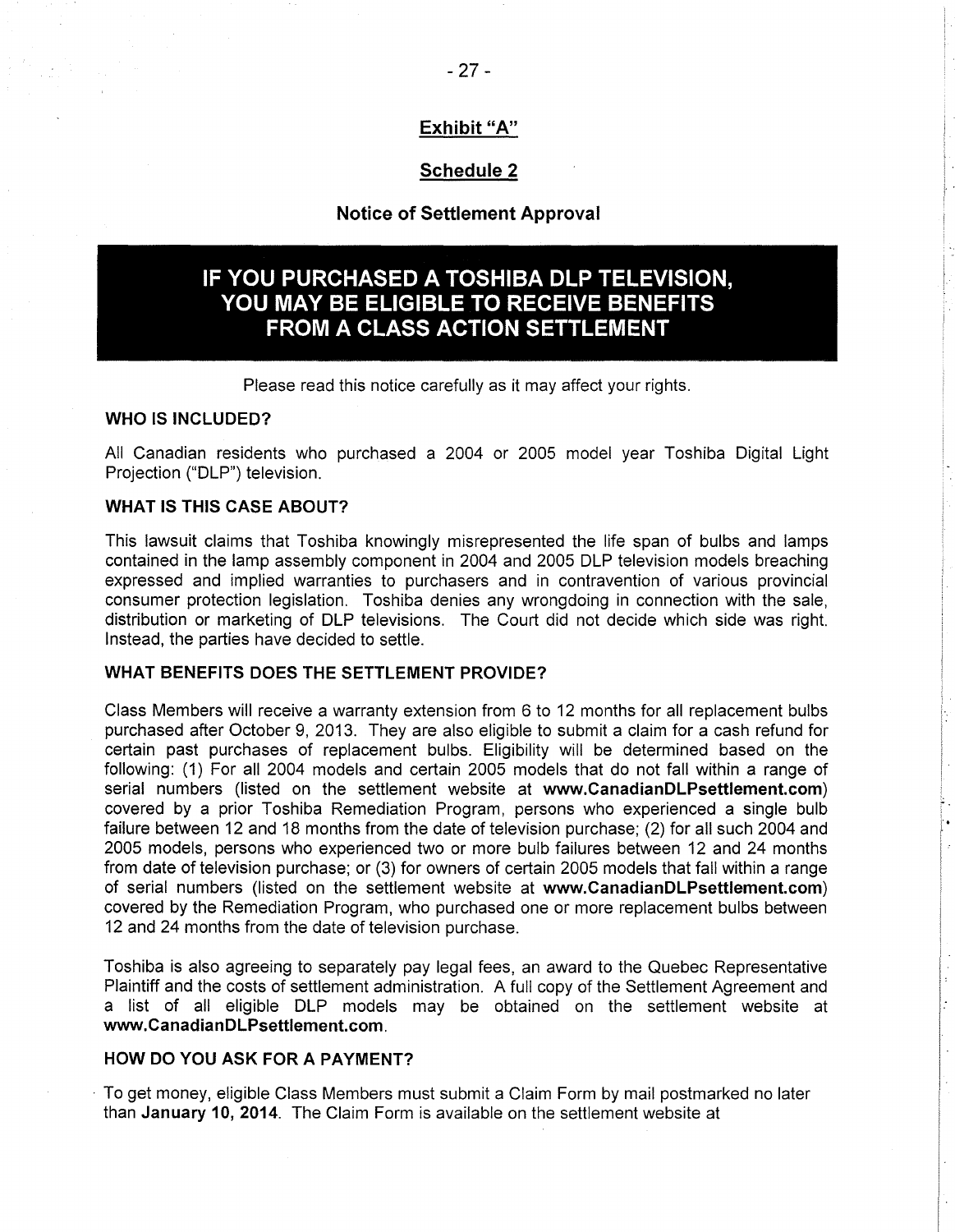**www.CanadianDLPsettlement.com** or Class Counsel's website at **www.clg.org.** The Claim Form must be sent by mail to: **Toshiba Canadian DLP Television Settlement** 

> **c/o Crawford (GCG) 3, 505 - 133 Weber St. N. Waterloo, ON N2J 3G9**

#### **WHAT ARE YOUR OPTIONS?**

If you are a Class Member, you may:

- 1. Send in a Claim Form and request one or more cash refunds for past purchases of replacement bulbs;
- 2. Do nothing. If you do nothing, you will not get a cash refund and you give up rights. You will, however, be able to take advantage of the extension of the warranty for replacement bulbs;
- 3. Exclude yourself. If you opt out of the settlement, you can't get a payment, but you can sue Toshiba for these claims; you will not be bound by the Settlement Agreement and cannot file a claim. You will, however, be able to take advantage of the extension of the warranty for replacement bulbs.

#### **HOW DO I EXCLUDE MYSELF?**

If you wish to opt out, you must no later than **November 11, 2013:** i) complete and submit by mail the Opt Out Form; ii) the Opt Out Form is available on the settlement website at **www.CanadianDLPsettlement.com** or Class Counsel's website at **www.clg.org.** Class Members who want to opt out and who are residents of Quebec must IN ADDITION give notice to the Clerk of the Superior Court of Quebec.

#### **WHEN SHOULD I MAKE A CLAIM?**

Because of the deadline, you must act without delay. Your completed Claim Form must be postmarked on or before **January 10, 2014.** 

#### **WHEN DO I GET PAID?**

Cheques will only begin to be mailed to eligible Class Members for cash refunds at the earliest starting on **February 10, 2014.** 

## **HOW CAN YOU GET MORE INFORMATION?**

For further details, you may call the Claims Administrator at **(888) 885-9694.** A complete copy of the Settlement Agreement, detailed information on how to obtain or file a Claim Form or Opt Out Form are available on the settlement website at **www.CanadianDLPsettlement.com** or Class Counsel's website at **www.clg.org.** 

#### **WHO REPRESENTS ME?**

The Class Counsel, or law firm representing the plaintiffs, is the following:

Jeff Orenstein **Consumer Law Group Inc.**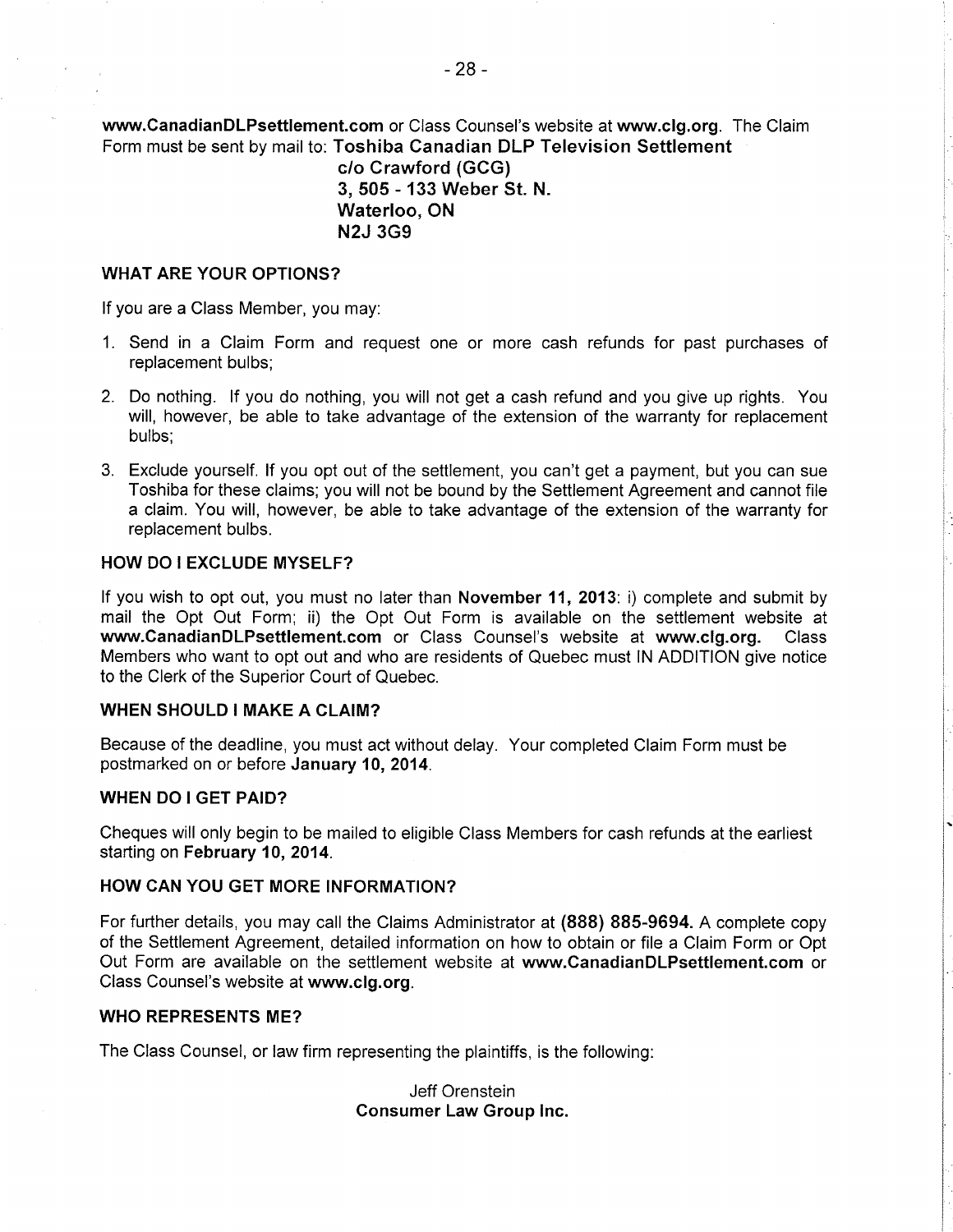4150, Sainte-Catherine St. West, Suite 330 Montreal, Quebec, H3Z 2Y5 Phone: 1-888-909-7863 Toll Free 514-266-7863 Montreal 416-479-4493 Toronto 613-627-4894 Ottawa Email: jorenstein@clg.org Website: **www.clg.org** 

Class Members are not liable for any legal fees. Class members may, but are not obliged to, retain their own lawyers to assist them in making individual claims under the Settlement Agreement but they may not find it necessary to do so. Submitting a Claim under the Settlement Agreement is considerably less complex and less expensive than pursuing an individual lawsuit. In the event that Class Members feel they require the assistance of a lawyer in making their Claim, they will be responsible to pay the legal fees of any lawyer they retain to prepare their claim.

> This notice has been approved by the Quebec Superior Court and the Superior Court of Justice of Ontario.